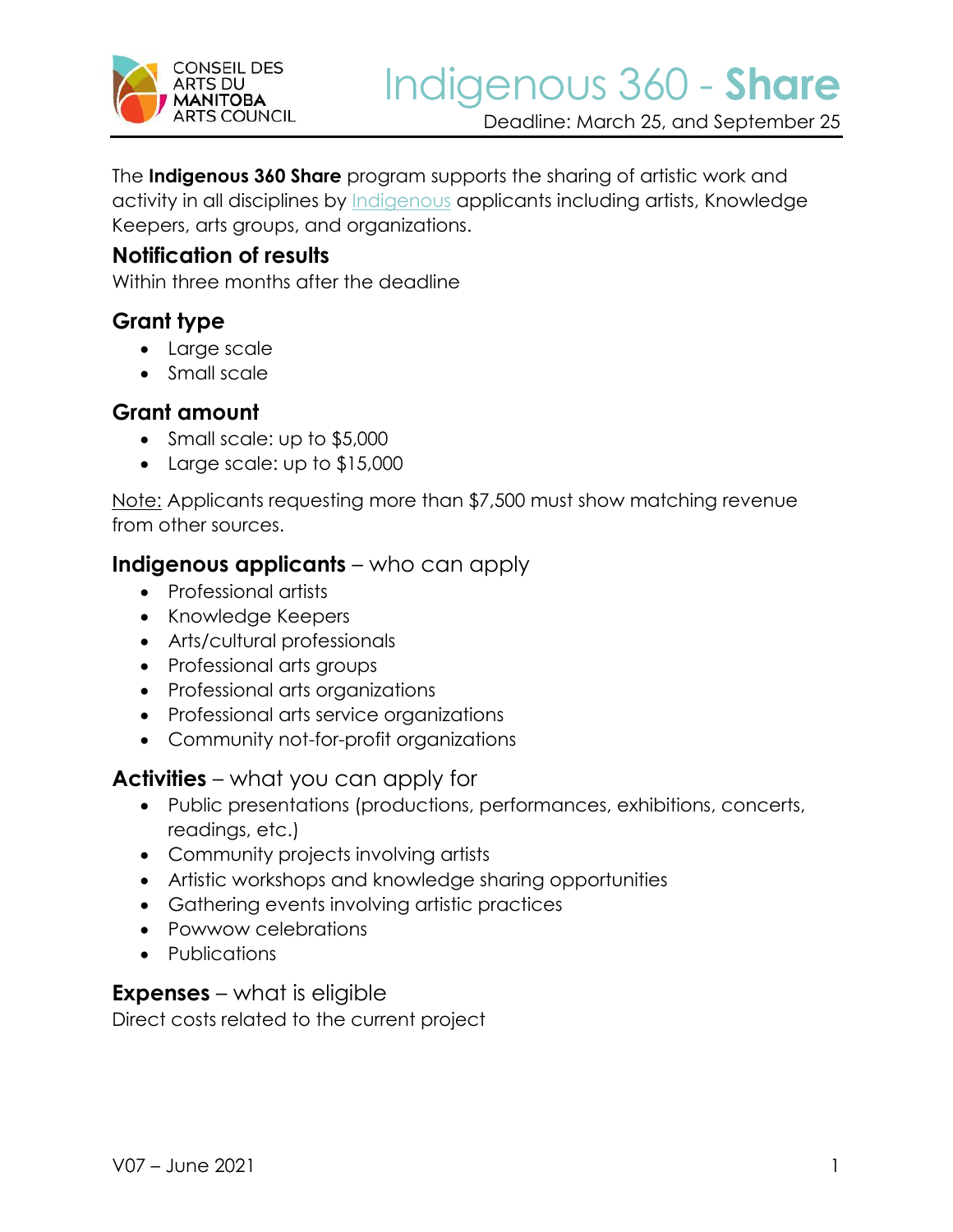

Deadline: March 25, and September 25

### **Assessment** – how decisions are made

Your application to the Indigenous 360 Share program will be assessed by an Indigenous peer assessment jury on the following criteria:

- Artistic merit
- Impact
- Feasibility

Note: Refer to the [Peer Assessment Handbook](https://artscouncil.mb.ca/grants/peer-assessment/) for more information.

### **Resources**

To get in touch with the appropriate program consultant, to get technical assistance, or to request [Accessibility financial assistance,](https://artscouncil.mb.ca/grants/accessibility/) contact our Help Desk during our regular business hours (8:30-4:30, Monday to Friday). If the deadline you are applying to falls on a weekend, please get in touch with us before the end of our business hours.

If you are Deaf or living with a disability or mental illness, you may be eligible to receive funds to contribute to costs for disability-related supports and services.

The role of MAC Program Consultants is to provide support to our grant applicants. If you are looking for help with your application, a consultant can meet with you to discuss your proposed project or review parts of your application. Consultations are in high demand closer to the application deadline, so we suggest you contact us as soon as possible.

#### **Help Desk**

Phone: 204-945-2237 Toll-Free: 1-866-994-2787 Email: [helpdesk@artscouncil.mb.ca](mailto:helpdesk@artscouncil.mb.ca)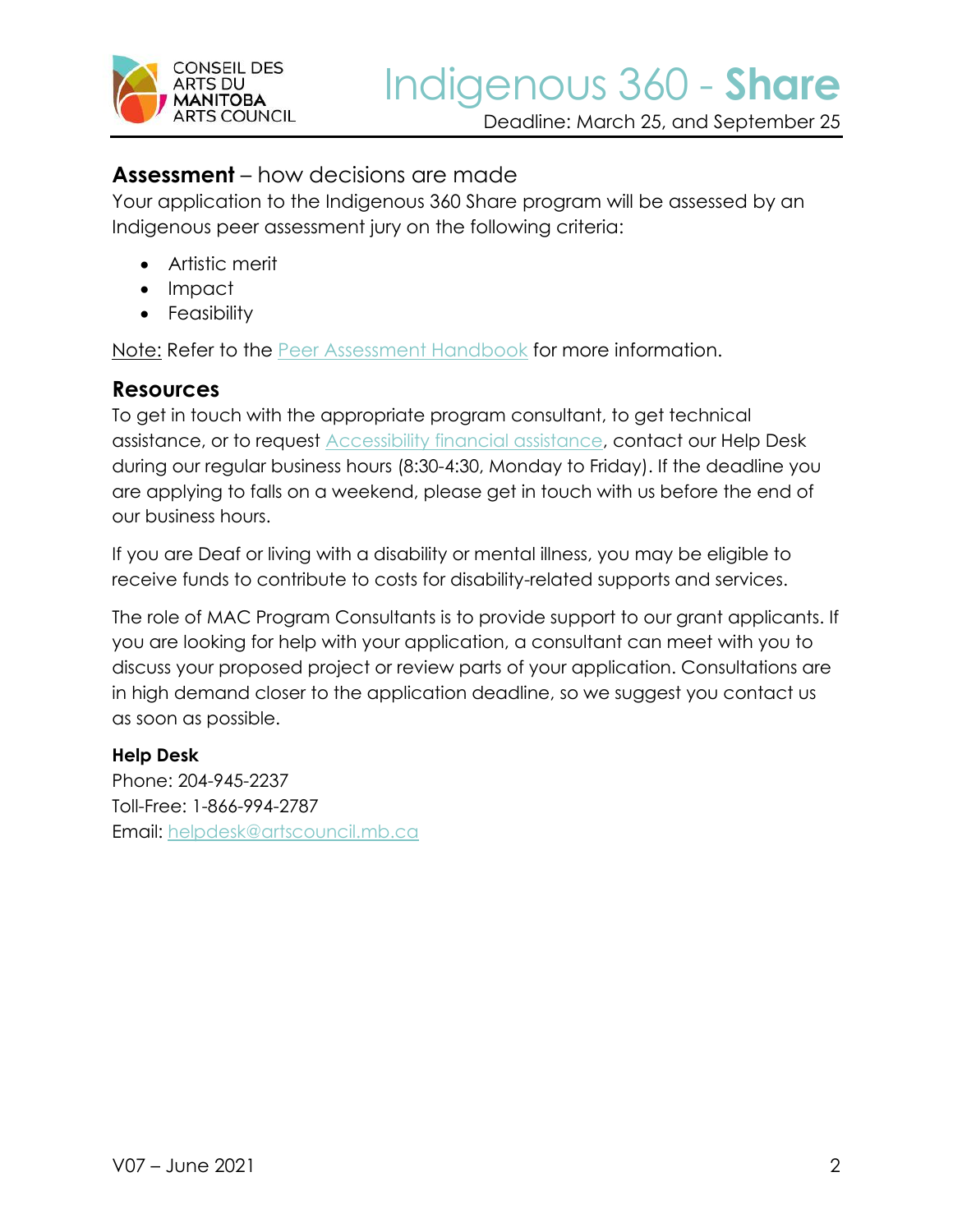

# **Application content**

MAC now receives grant applications through our Online Application System. In order to apply, you will need to have a valid profile in the Online Application System.

## **1. Project information**

You will be asked to select the type of grant that you are applying for, your project title, the artistic discipline(s) most relevant to this application, the project start date and end date, and the type of activity within your project.

In addition, you will be asked to address the following:

- Background, influences, and previous activities relevant to this application (for large scale projects only, 500 word)
- Project description (750 words)
- Who is your audience and how will you reach them? (100 words)
- Provide a schedule for your presentations, publications, and/or events (250 words)
- Payment and working conditions (100 words)
- Permission and consent
- Provide a schedule for your presentations, publications, and/or events (250 words)
- What is your relationship to the culture(s) and/or communities represented in your project? (200 words) If your project involves communities, cultures, or cultural practices outside your own community or culture, demonstrate how you are approaching the subject matter with cultural integrity. (200 words, if applicable)
- Additional information that has not been asked that is essential to understanding your application (250 words)

## **2. Collaborator information (for large scale projects only)**

You will be asked to describe who will be involved and/or participating in the project. Explain why you chose to work with them and what they bring to the project. You will also be asked to include bios for key collaborators.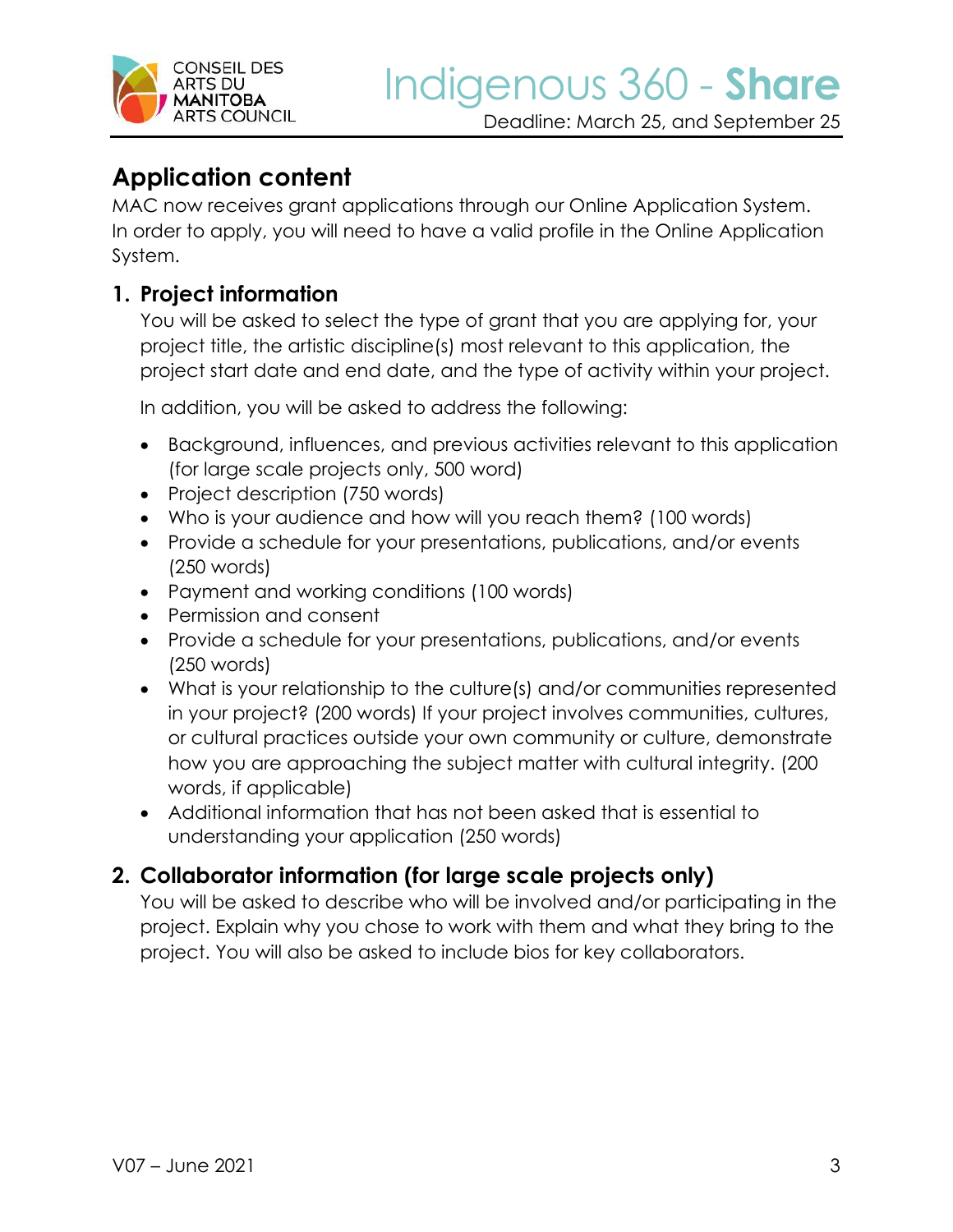

## **3. Budget**

### **Small scale projects**

You will be asked to indicate the amount you are requesting for your project (between \$1,000 to \$5,000) and describe how you will use the grant (200 words).

### **Large scale projects**

You will be asked to complete the budget sheet provided. Do not include cents, you may enter whole dollar amounts only. The budget form is used across most MAC programs and some sections may not apply to your project. Include brief clarifications of individual budget lines in the description fields, if necessary.

## **4. Support materials**

Support material should be samples of current work/activities relevant to your grant application; it may include the work/activities of other key artists or partners. You may choose to include earlier work/activities to provide a context for your application.

You will be asked to submit a minimum of one, and up to a maximum of three items of support material.

The following count as **one item**:

- up to 5 digital images **OR**
- up to 15 pages of text **OR**
- up to 4 minutes of audio or video

For instance, your three items can be a total of 15 images, or 45 pages of text, or 12 minutes of audio/video. But you can also submit a combination of images, text, and recordings, as long as it falls within the limits.

You will be asked to describe how the support material relates to this application.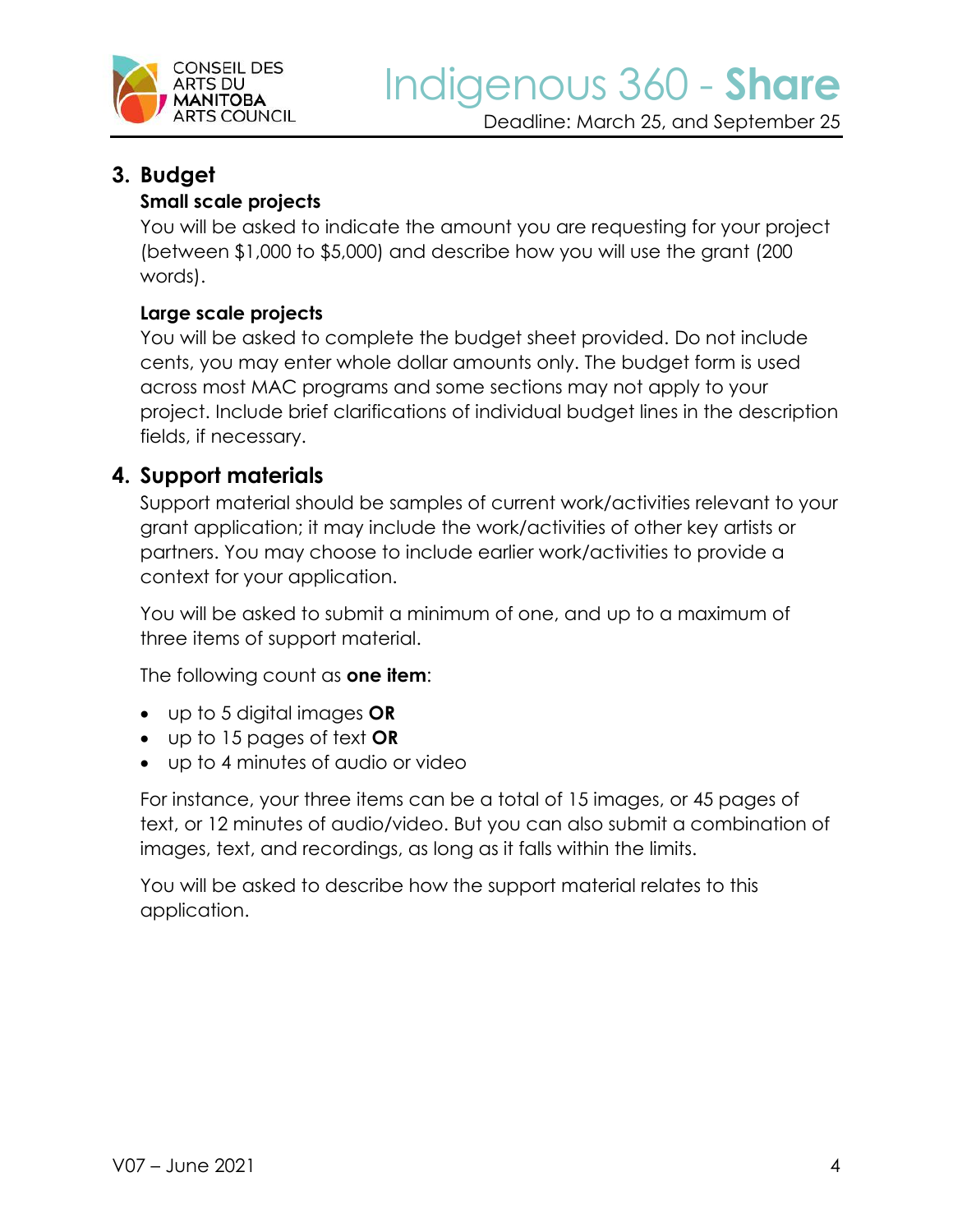

# **Assessor review questions**

Your application will be assessed by a committee composed of fellow artists and arts professionals. They will use the following statements established for this program to make their decisions. Assessors will only consider those statements that apply directly to your project. Every effort is made to ensure that applications are assessed fairly. MAC accepts the decisions of the jury as final.

- **1.** The applicant proposes innovative and promising experimentation. Consider, for instance:
	- Does the project undertake artistic risk?
	- Does it push the envelope?
	- Is it original and/or innovative?
- **2.** A clear artistic, thematic, and conceptual vision underlies this application. Consider, for instance:
	- Does the application make clear how it will explore a contemporary and/or traditional artistic practice?
	- Does the applicant explain their choices?
	- Is there a clear logic behind the project?
- **3.** The applicant has the technical skills and artistic rigour to complete this project.
- **4.** The proposed project has artistic value. Consider, for instance:
	- Will the proposed project contribute to the applicant's artistic development?
	- Does it address themes and issues relevant to the public and/or the applicant's artistic practice?
	- Will it contribute to the art form?
- **5.** The applicant has given adequate consideration to questions of cultural integrity.
	- Consult the resource page to learn more about [MAC's understanding of](https://artscouncil.mb.ca/grants/resources/cultural-integrity/)  [cultural integrity.](https://artscouncil.mb.ca/grants/resources/cultural-integrity/)
- **6.** The proposed project develops meaningful connections with the potential to generate future artistic opportunities.